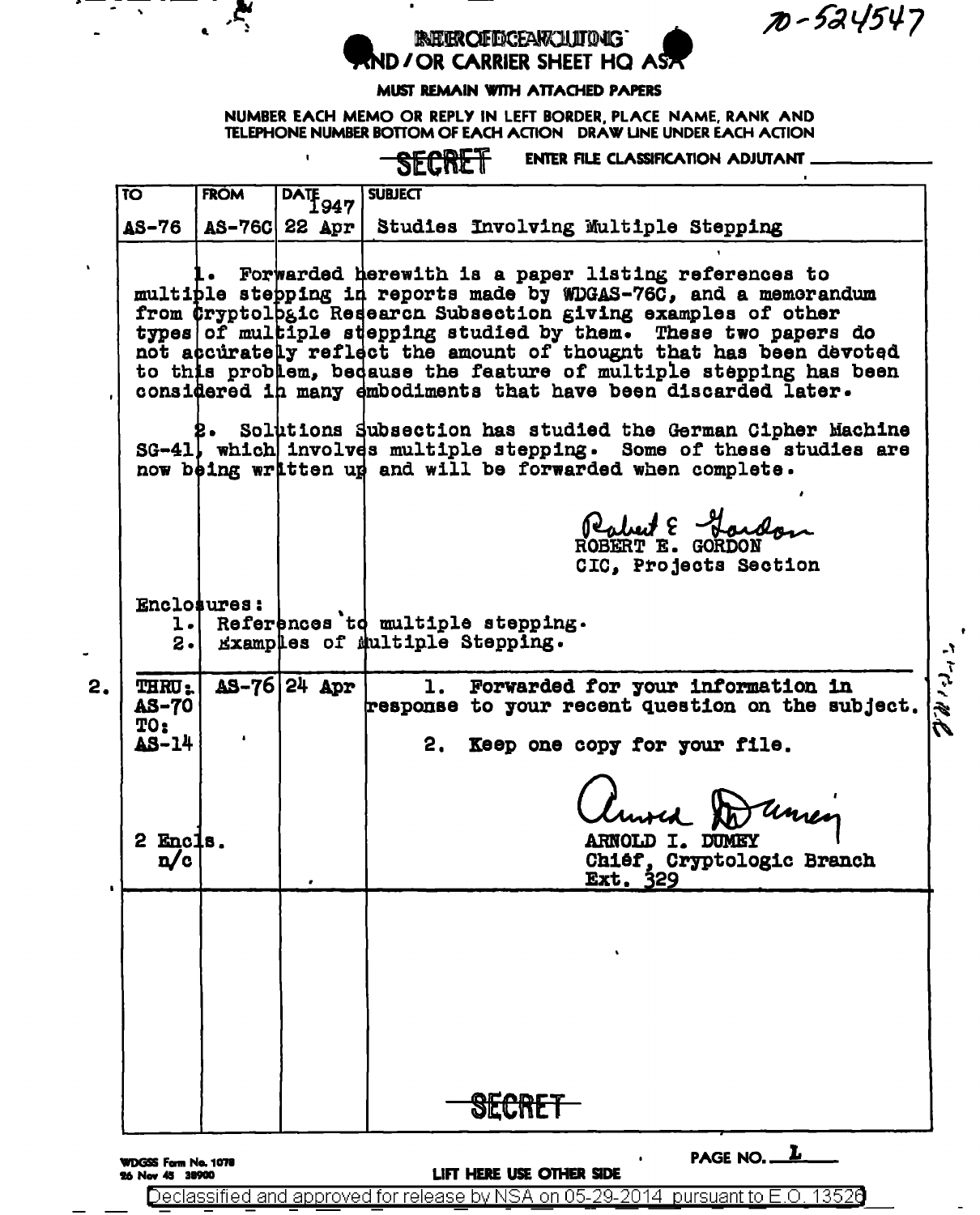WDGAS-76C

. - ..

22 Apr 11 1947

## References to Multiple Stepping

The following paragraph is from a paper entitled "Projected Random Tape Cipher Machine (suggested modifications for Mr. Friedman's device). 2 July 1946.

 $\mathbf{E}_{\mathbf{R}}$ in : A $71101$ 

"A further modification of this last proposal has been suggested, in which the rotor would be in continuous motion, and the necessity of stopping and restarting its rotation during encipherment completely eliminated. The major problems here, of course, are the difficulties involved in synchronization and in adjusting the machine to irregularities in the speed of keyboard operation, the idea has, however, been discussed with the engineers and tne possibility of such a design is being considered."

The followin<sub>g</sub> references to research done on Multiple Stepping<br>Cipher devices have appeared in the weekly reports of Projects Section of Research Laboratories Division.

24 October 1946 - Thinking on the MX-507 and 508 has been proceeding along with the work on the 519. The main effort nas been directed toward evolving a totally new cryptographic principle, or, alternatively, if a rotor maze is used, to cut down the number of rotors necessary, and to maintain the necessary down the number of rotors necessary, and to maintain the necessary level of security by addin<sub>0</sub> new principles to the rotor maze. For different principles involving a rotor maze the following are being considered:

l) Multiple stepping of rotors, i.e. instead of a rotor stepp-<br>ing one place or not all, it would step either O, l, 2, or 3 places between encipherments. • • • • • • • • • • • • • • • • • • • • • • • • • • • • • • • • • • • • • • • • • • • •

16 January 1947 - The cycle or' a multiple stepping device with tne following motion control has been examined

"In a  $w$ -wheel device a specified subset of the wheels move according to the rule of motion, (a);

a. The wheel moves one step waen a notch appears for the first time in the effective position of its controlling wheel, otnerwise it remains stationary.

The rest of the wheels move according to. rule (b).

b. The wheel receives at every encipherment one impulse to move; it receives an additional impulse to move if a notch appears for the first time in the effective position of its a hotch appears for the first time in the effective position of<br>controlling wheel. The wheel then moves as many steps as it has received impulses, except that it stops wnen it reaches a notched position and stores the remaining impulses to move until the next encipherment, at which time as many of the stored impulses will be discharged as possible without skipping a notch."

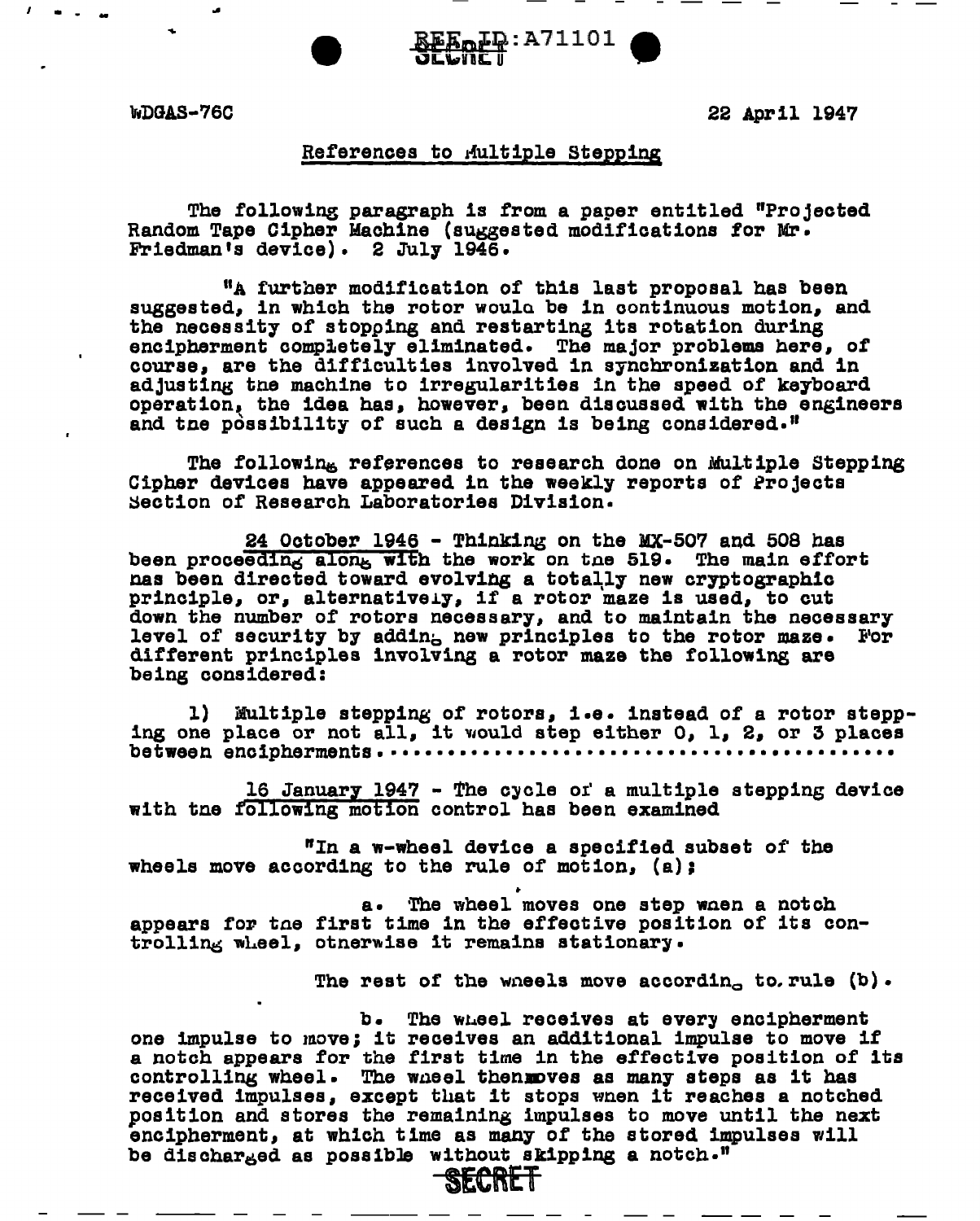## **REPORTED:** 1101

(References to Multiple Stepping)

Regarding the above device the following may be stated:

(A) If the  $N_f$  are chosen so that  $K^m-N_1N_2...N_m$  is a prime, then the cycle length is  $L = K^w - N_1 N_2 \cdots N_w$ . This is true no matter which subset of wheels are chosen to be governed by rule (a). (B) If no wheels have consecutive notches only one motion impulse need be stored on any one wheel.

23 Janaury 1947.- A conference was held with Mr. Barlow of E. & E. Branch concerning principles to be employed in the 507 and 508. He was informed of new principles which might be considered such as multiple stepping. Weys and means of controlling stepping were discussed. Mr. Barlow stated that nis branch preferred that multiple stepping not involve more than a choice of  $\beta$ , 1, or 2 steps. This, unfortunately, would weaken the principle so that it will not allow the number of rotors to be cut drastically.

20 February 1947 - 1. A paper mas been written stating and proving several necessary conditions .nich must be satisfied in a device naving w K-point wheels, with a cycle of K<sup>w</sup> and with each setting having a unique successor. This theory was used to set up a multiple stepping device with a cycle of KW.

2. Consideration was given to tabulating for the proposed Cipher Machine Generator the features most essential to the work of the unit.

26 March 1947 - Consideration is being aiven to a type of motion control organization called "planetary". In this type of organization one or more units of, sa,, two or three wheels, are each treated as single wheels in a larger device. Such units are permitted to step through their cycles only when they receive an impulse from other elements in the device.

For example, a three-wheel CCM unit of cycle length C might step through its cycle only when it received an impulse from one or more other wheels which move in any erratic manner (so long as they ao not stop dead). These other wheels may have multiple stepping if desired; they could be controlled in whole or in part by the CCM unit, thus giving interlocking motion. The cycle of the complete device would not be definitely known but would be greater than C.

3 April 1947 - Investigation has proceeded on two<br>further examples of devices whose "wheels" are units consisting of two or more actual rotors. (This type of motion control was re-<br>ferred to an "planetary" in last week's report.) In one of the new<br>examples one of the "wheels" is a CCM unit, which guarantees the cycle, even though the motion of the whole device is interlocking (a detailed embodiment of this is being forwarded for comment). In the other example the whole device may be regarded as CCM each of

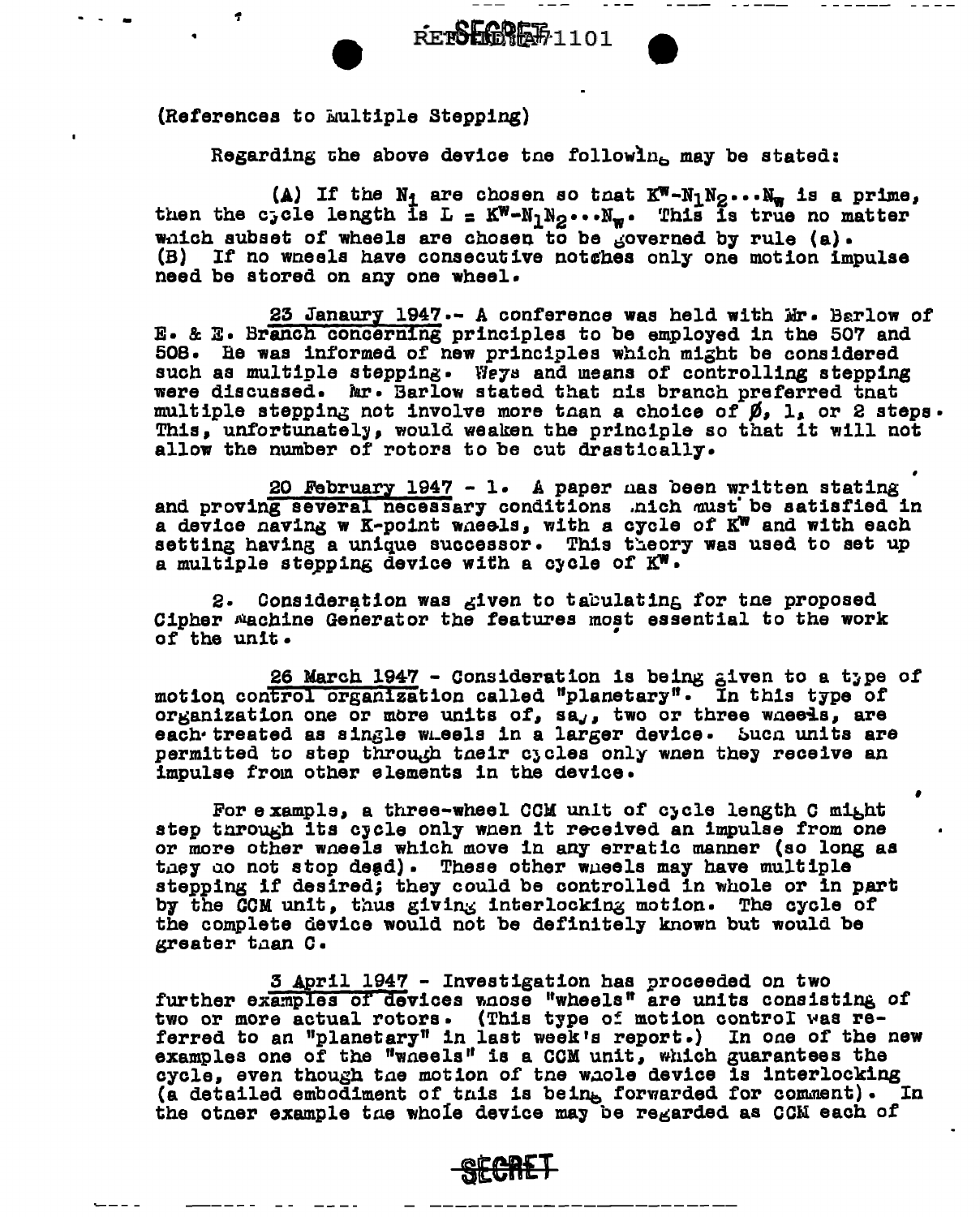**RSECRETA71101** 

(References to hultiple Stepping)

whose three "wheels" is a pair of mutually delayed rotors; notches can be placed on the six rotors so that for 88% of the wheel orders the cycles will all be greater than 13,000,000.

A study of C-41 cycles when the five incongruences imposed in TICOM/I - 72 are not all satisfied has shown that very short cycles are possible. By violating only one of the above conditions (equivalent to failure to activate one pin on one wheel) a cycle of 70 was obtained, as compared to a minimum of 55,220,000 under German usage.

 $\left\{ u^2 - (u, u) \right\}$  x  $\left[ u^2 - (u, u) \right]$  ...

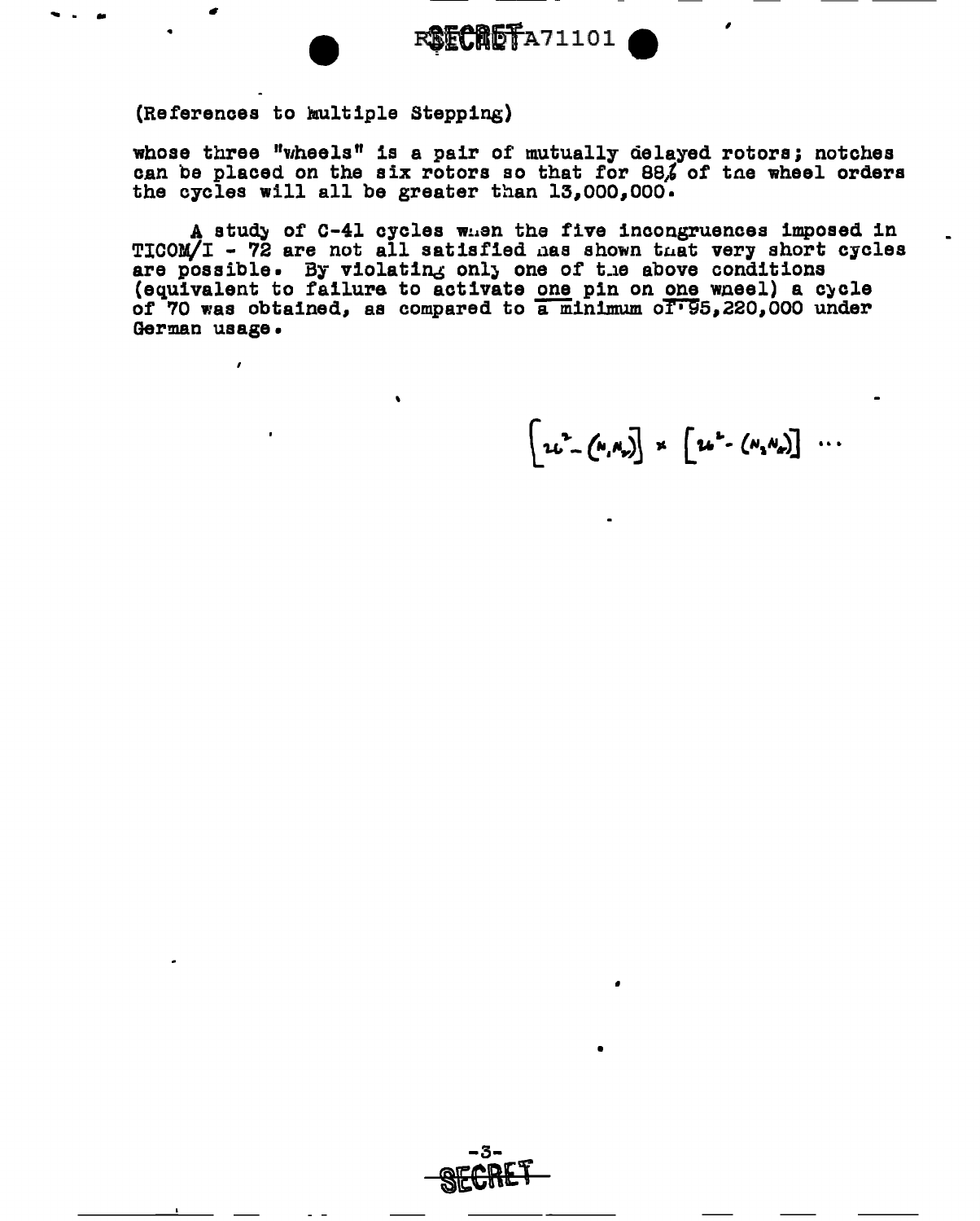..... •

 $WDGAS$  76-C 23 April 1947

SUdJECT: Examples of Multiple Stepping

TO : CIC, Projects Section

1. Cyclic polymetric. On each motion phase, let all wheels move one step regularly, plus one step for a newly arrived notch on the wheel to the left (the last wheel on the right is considered as being to tne left of the tirst wheel). However, if this would involve skipping a notch on Chi, then C"i moves only one step and stores the additional motion impulse until the next<br>motion phase, at which time the impulse is discharged. Arranging motches non-consecutively will prevent aaving to store more than one impulse at a time.

**FFFP: A71101** 

It may be shown that the cycle for a device of w K-point wheels with this rule of motion is  $K^{\overline{w}}-N_1N_2\cdots N_{\overline{w}}$ , provided this number is a prime. Moreover, the regular step may be omitted fer any one or more wheels (but not all), without affecting the length of this cycle.

2. *Modified CCM*. In the standard CCM tne middle wheel, CWl, steps once on each motion phase. Suppose that C.2 moved as many steps as there were notches in two consecutive positions of CWl, and CW3 moved as many steps as tnere were notches in two consecutive positions of CW2. In other words, there are two effective positions on CW1 and CW2, and the sum of the number of notches in those positions gives the number of steps of the next wheel. The following results have been obtained.

lf K denotes the size ol the wheels (26 in the standard  $CCH$ ) and N<sub>1</sub> the number of notches on CW1, the c, cle of CW1 and Cu2 is<br> $K^2$  . The cycle of CW1-2-3-in seneral involves the pettern of The cycle of Cw1-2-3-in general involves the pattern of  $(K, 2N_1)$ notches on  $\overline{C}W2$ , not just the number of notches, and when  $(K, 2N_1)$  $=$  3 it is believed possible to choose patterns so that the cycle is  $\underline{\mathbf{K}}^3$  • When  $(\mathbf{K}, 2\mathbf{N}_1)$  = 1 or 2 the cycle is  $\underline{\mathbf{K}}^2$  or  $\underline{\mathbf{K}}^2$  respectively,<br>regardless of the number or arrangement of notches on CW2• Thus for 26-point wheels tnis type of motion would not be good, since  $(26, 2N_1)$  = 2 for all values of  $N_1$  except 13.

3. Piiamidal motion. A device of w X-point waeels, with multiple steppin<sub>6</sub> permitted on all but one wheel, can be made to have a cycle of Kw by building up the cycle so that the first i wheels have a cycle of K<sup>i</sup>. One way to do this is as follows. Let Cnl step once on each motion phase. Then at each setting CWl either has a notcn  $(+)$  or no-notcn  $(-)$ . At each of these two

 $I = \text{SECRET}$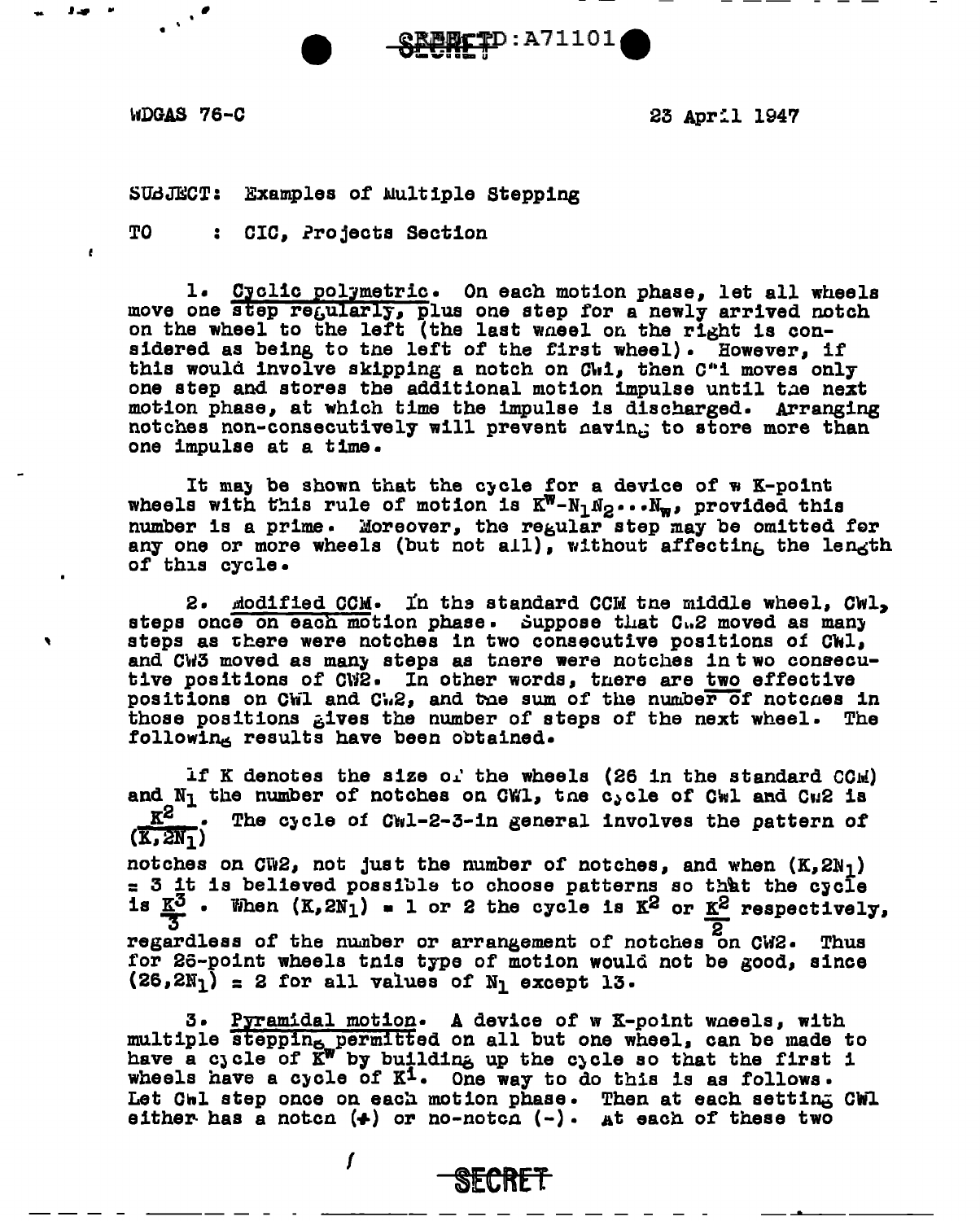REF \_N

## (Examples of multiple Stepping)

kinds of notch situation CW2 is caused to move a certain number of steps, 0, 1, 2, etc., in such a way that after a revolution of CW1 the number of steps of CW2 is prime to K. If CW1 has N<sub>1</sub> notches, with CW2 moving x steps for a CW1 notch and y steps for a CW2 no-notch, then for each Cul revolution, CW2 moves  $M_{\odot}$  =  $xN_1+y(K-N_1)$  steps. For example, if  $x = 1$  and  $y = 0$ , as in ordinary polymetric motion,  $M_2 = M_1$  and the cycle of C.1 and CW2 is  $K^2$  if  $N_1$  is prime to  $K$ . If  $x = 2$  and  $y = 1$ , we get  $M_2 = 2N_1 + K - N_1$ =  $K+N_1$  =  $N_1$  (mod K), and the cycle is the same as for  $x = 1$ ,  $y = 0$ . During a cycle of CW1-2, tnere are four possible notch situations on the two wheels, namely ++, +-, -+, --. At each of these Cw3 is caused to move 0, 1, 2, etc., steps. Since the cycle of CW1-2 is K<sup>2</sup>, every possible setting of CW1 and CW2 occurs exactly once, so that the number of notch situations of each t, pe is calculable. The assignment of  $0$ ,  $1$ ,  $2$ , etc., is made to each noton situation so that the resulting "offset" of CW3, after a Gwl-2 cycle, may be made prime to K, thus obtaining a cycle of  $K^3$ . By continuing in a similar manner, the cycle of any number of wheels, say w, may be made  $K^W$ .

4.  $C-41$ . Let  $N_1$  denote the number of active pins on Wi. Then we have

|    | Size of      | Number of                 |  |
|----|--------------|---------------------------|--|
|    | <b>Wheel</b> | Active Pins               |  |
| አጔ | 25           | Nη                        |  |
| Ή2 | 25           | $N_{2}$                   |  |
| W3 | 23           | $\mathbf{N}_{\mathbf{Z}}$ |  |
| ۷4 | 25           | N4                        |  |
| W5 | 24           | $N_{5}$                   |  |
| W6 | 24           | Ne.                       |  |

If  $N_1$ ,  $N_2$ ,  $N_3$ ,  $N_4$ ,  $N_5$  are known, then for any settin<sub>b</sub> it is determined how much each wheel shall step at the next motion phase. Thus the settings produced b, successive motion phases can be written down until the first setting recurs, completing what we call a motion period. Since there are one or two motion phases between successive encipherments, the cycle (of enciphering positions) will be at least half of, but not greater than, the motion period. The exact cycle will depend on the pin pattern of **Мб.** 

The following conditions on  $N_i$  are necessary and sufficient to obtain the maximum motion period:  $25^2.23^2.24^2 = 190.440.000$ .

-2-

N<sub>1</sub> not divisible by 5.

 $N<sub>2</sub>$  not 21.